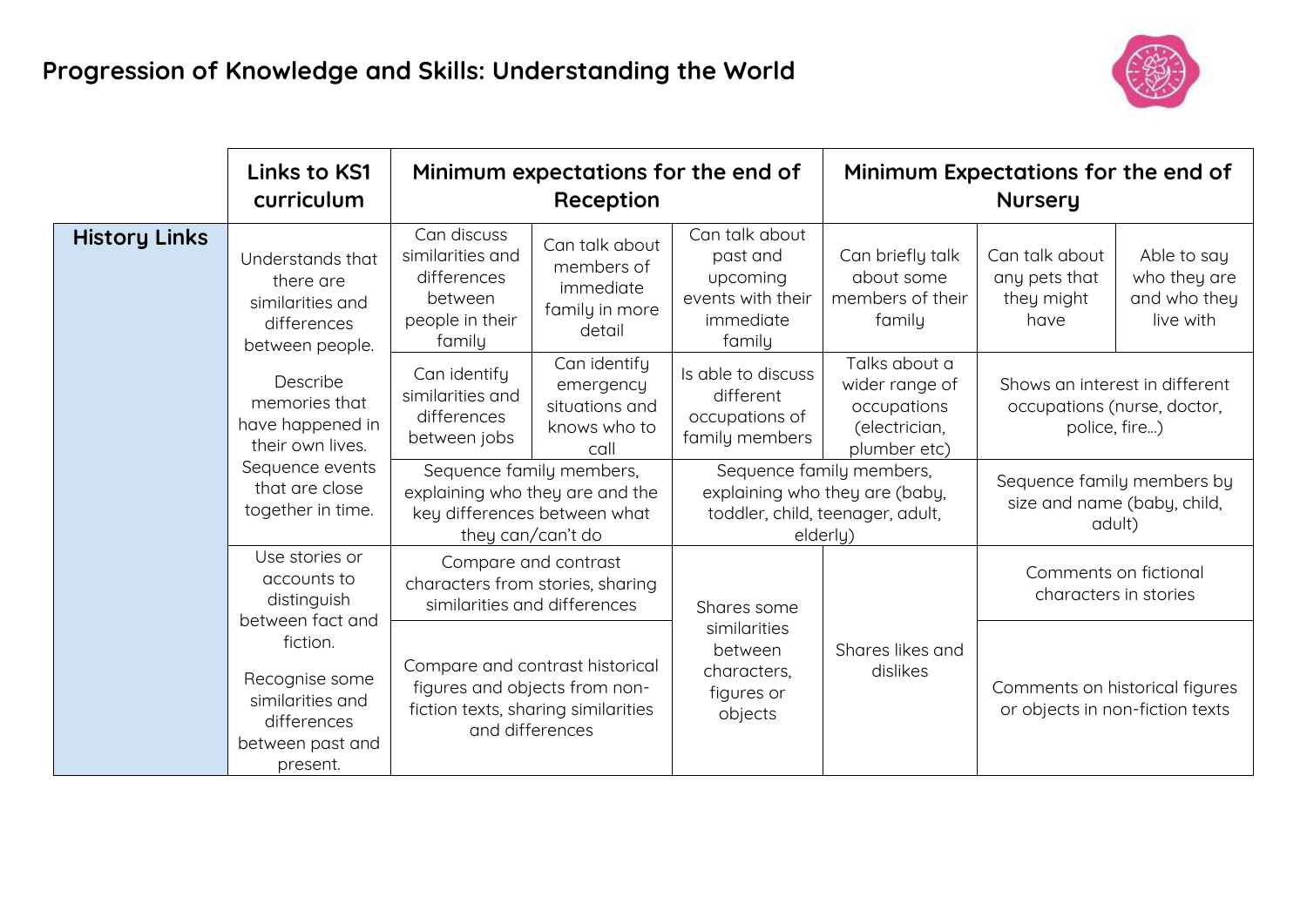## **Progression of Knowledge and Skills: Understanding the World**



| <b>R.E.</b><br><b>Links</b> | Describe memories<br>that have happened<br>in their own lives.                                                                                                                                                                                                                                                  | Comments on<br>Comments on<br>images of<br>pictures of a<br>familiar<br>Comments on recent pictures of<br>wide range of<br>celebrations in their own life. "This was<br>experiences<br>celebrations<br>(holidays, visiting<br>me celebrating Diwali"<br>(Diwali, Eid,<br>the park, going<br>Christmas)<br>to the dentist) |                                                                                    |                                                                                      | Comments on recent pictures of<br>experiences in their own life. "This<br>was me at the farm" |                                                          |                                                |  |
|-----------------------------|-----------------------------------------------------------------------------------------------------------------------------------------------------------------------------------------------------------------------------------------------------------------------------------------------------------------|---------------------------------------------------------------------------------------------------------------------------------------------------------------------------------------------------------------------------------------------------------------------------------------------------------------------------|------------------------------------------------------------------------------------|--------------------------------------------------------------------------------------|-----------------------------------------------------------------------------------------------|----------------------------------------------------------|------------------------------------------------|--|
|                             | Can recognise,<br>name and describe<br>religious places.                                                                                                                                                                                                                                                        | Knows why<br>religious venues<br>are special and<br>who goes there                                                                                                                                                                                                                                                        |                                                                                    | Can name different religious venues -<br>Church, Mosque and Gurdwara as a<br>minimum |                                                                                               |                                                          | Knows that there are special places of worship |  |
|                             | Describes the main<br>beliefs of a religion.<br>Can articulate what others celebrate<br>Developing positive attitudes about<br>Describes the main<br>differences between people<br>and begin to explain<br>festivals of a<br>religion.                                                                          |                                                                                                                                                                                                                                                                                                                           |                                                                                    |                                                                                      | Knows that there are differences<br>between what people believe                               |                                                          |                                                |  |
| Geography<br><b>Links</b>   | Can briefly<br>Use basic<br>explain the<br>geographical<br>Can use maps to<br>difference<br>Identifies features on a simple map<br>vocabulary to refer<br>locate objects in<br>between human<br>(trees, house, river, mountain)<br>to physical and<br>'real life'<br>and physical<br>human features<br>features |                                                                                                                                                                                                                                                                                                                           |                                                                                    | Knows what a map is used for                                                         |                                                                                               |                                                          |                                                |  |
|                             | Uses world maps to<br>identify countries.<br>Name and locate<br>the four countries<br>and capital cities of<br>the UK.<br>Compare the UK<br>with a contrasting<br>country                                                                                                                                       | Can name the 4<br>countries of the<br>UK and at least 2<br>other countries.                                                                                                                                                                                                                                               |                                                                                    | Knows that 4 countries make up the<br>UK and can name at least 1 other<br>country    | Knows that there<br>are different<br>countries in the<br>world                                | Knows that we live in Dunsford<br>which is in England    |                                                |  |
|                             |                                                                                                                                                                                                                                                                                                                 | Can identify<br>similarities and<br>differences<br>between homes<br>in other<br>countries                                                                                                                                                                                                                                 | Can identify<br>similarities and<br>differences<br>between homes<br>in our country | Knows that<br>different countries<br>have different<br>homes                         | Can explain features of other homes                                                           | Knows where<br>they live (house,<br>flat, bungalow)      |                                                |  |
|                             |                                                                                                                                                                                                                                                                                                                 | Makes comparisons between life for<br>children in different countries                                                                                                                                                                                                                                                     |                                                                                    | Explains how life may be different for<br>other children                             |                                                                                               | Can articulate what daily life is like<br>in our country |                                                |  |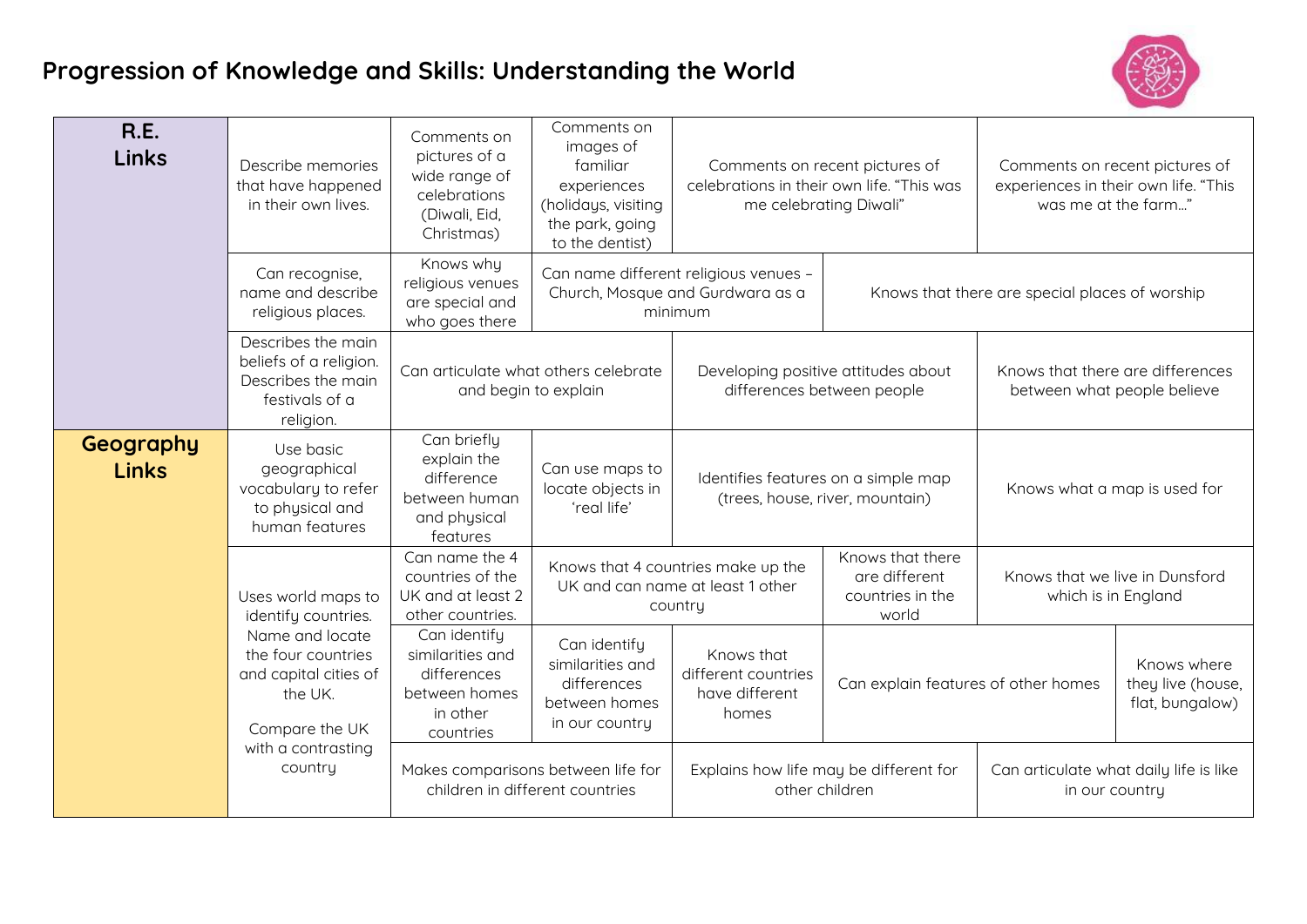## **Progression of Knowledge and Skills: Understanding the World**



|                           | Observe the natural<br>and humanly<br>constructed world<br>around them                     | Use pictures to<br>compare and<br>contrast<br>environments<br>around the world                                                                                                                                                                   | Recognise some<br>environments<br>that are different<br>to the one in<br>which they live | Talk about local environments (their<br>road, the park, library, West Bromwich)                                                                               |                                                                     | Talk about what they see in their<br>own environment (school/home)<br>using a wide vocabulary            |                                                                |
|---------------------------|--------------------------------------------------------------------------------------------|--------------------------------------------------------------------------------------------------------------------------------------------------------------------------------------------------------------------------------------------------|------------------------------------------------------------------------------------------|---------------------------------------------------------------------------------------------------------------------------------------------------------------|---------------------------------------------------------------------|----------------------------------------------------------------------------------------------------------|----------------------------------------------------------------|
| <b>Science Links</b>      | Explores the world<br>around them,<br>asking how and                                       | Explores the<br>natural world<br>around them<br>Explain what their five senses are<br>Explores non-contact forces<br>(gravity and magnetism)<br>Understand the effect of seasons on<br>the natural world, discussing when<br>and how things grow |                                                                                          | Explore collections of materials,<br>Talks about differences between<br>identifying similar and different<br>materials and changes they notice.<br>properties |                                                                     | Explore<br>collections of<br>materials                                                                   |                                                                |
|                           | why questions.<br>Decides how to sort<br>and classify objects.                             |                                                                                                                                                                                                                                                  |                                                                                          |                                                                                                                                                               | Can name their 5 senses                                             | Uses senses in hands on exploration                                                                      |                                                                |
|                           | Notices links<br>between cause and<br>effect (speed,<br>shape, direction and<br>magnetism) |                                                                                                                                                                                                                                                  |                                                                                          | Explores and talks about forces<br>(push and pull)                                                                                                            |                                                                     | Explores how things work                                                                                 |                                                                |
|                           | Identify seasonal<br>weather patterns                                                      |                                                                                                                                                                                                                                                  |                                                                                          | Names and orders<br>seasons                                                                                                                                   | Can identify what<br>you need to wear<br>for each season<br>and why | Understands that the weather<br>changes and that in different<br>countries you have different<br>weather |                                                                |
|                           | Observe the natural<br>and humanly<br>constructed world<br>around them                     | Understands the<br>need to respect<br>and care for the<br>natural<br>environment and<br>all living things.                                                                                                                                       | Can talk about<br>different life<br>cycles                                               | Can say what<br>plants need to<br>survive                                                                                                                     | Can explain the<br>life cycle of a<br>daffodil and a<br>butterfly   | Plants seeds<br>and cares for<br>growing plants<br>with support                                          | Understands the<br>difference<br>between plants<br>and animals |
| Computing<br><b>Links</b> | Uses various tools<br>such as brushes,<br>pens, eraser,<br>stamps and shapes               | Use various tools such as brush,<br>pens, stamps, erasers and shapes<br>with support                                                                                                                                                             |                                                                                          | Select brushes, colours and rubbers<br>when drawing on paint software                                                                                         |                                                                     | Mark make on paint software on<br>the Interactive Whiteboard                                             |                                                                |
|                           |                                                                                            | Children can independently change<br>games or increase levels of difficulty<br>on games                                                                                                                                                          |                                                                                          | Can play simple games on the<br>Interactive Whiteboard by dragging<br>and dropping items                                                                      |                                                                     | Can play simple games on the<br>Interactive Whiteboard by pressing<br>buttons                            |                                                                |